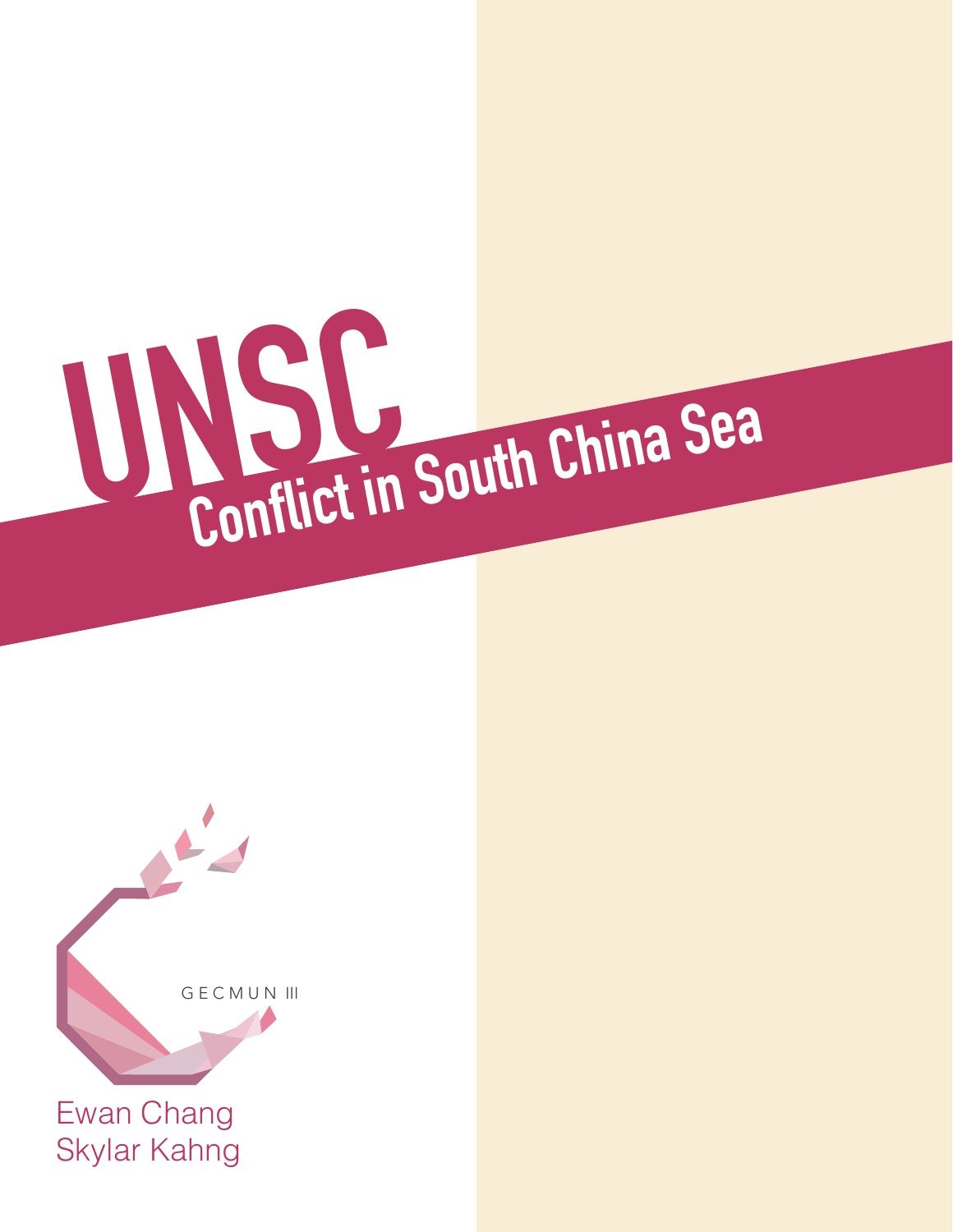# **INTRODUCTION TO THE COMMITTEE**

Since 1946, the Security Council has been upholding the value of security and peace in the United Nations. As one of the first committees to exist since the start of the United Nations, the Security Council has a primary responsibility to serve the International Security, Peace and Stability with 5 permanent and 10 non-permanent members. It focuses on matters that threaten global peace and aims to mediate disputes between nations by suggesting proposals for a peaceful end.



GECMUN aims to debate on conflicts around the South China Sea and reach terms of settlement based on the mission and charter of the UN Security Council. We, as members of the security council, have a responsibility to ensure the protection of the rights of every UN nations and its citizens. The Security Council is a fundamental part of the UN, and as a committee that holds more power than any other part of the UN, we have a bigger responsibility to handle our positions with greater gravity. GECMUN is not simply a conference for MUN, but rather an organization determined to provide solutions to international affairs to ensure the safety and peace of the world and all its residents.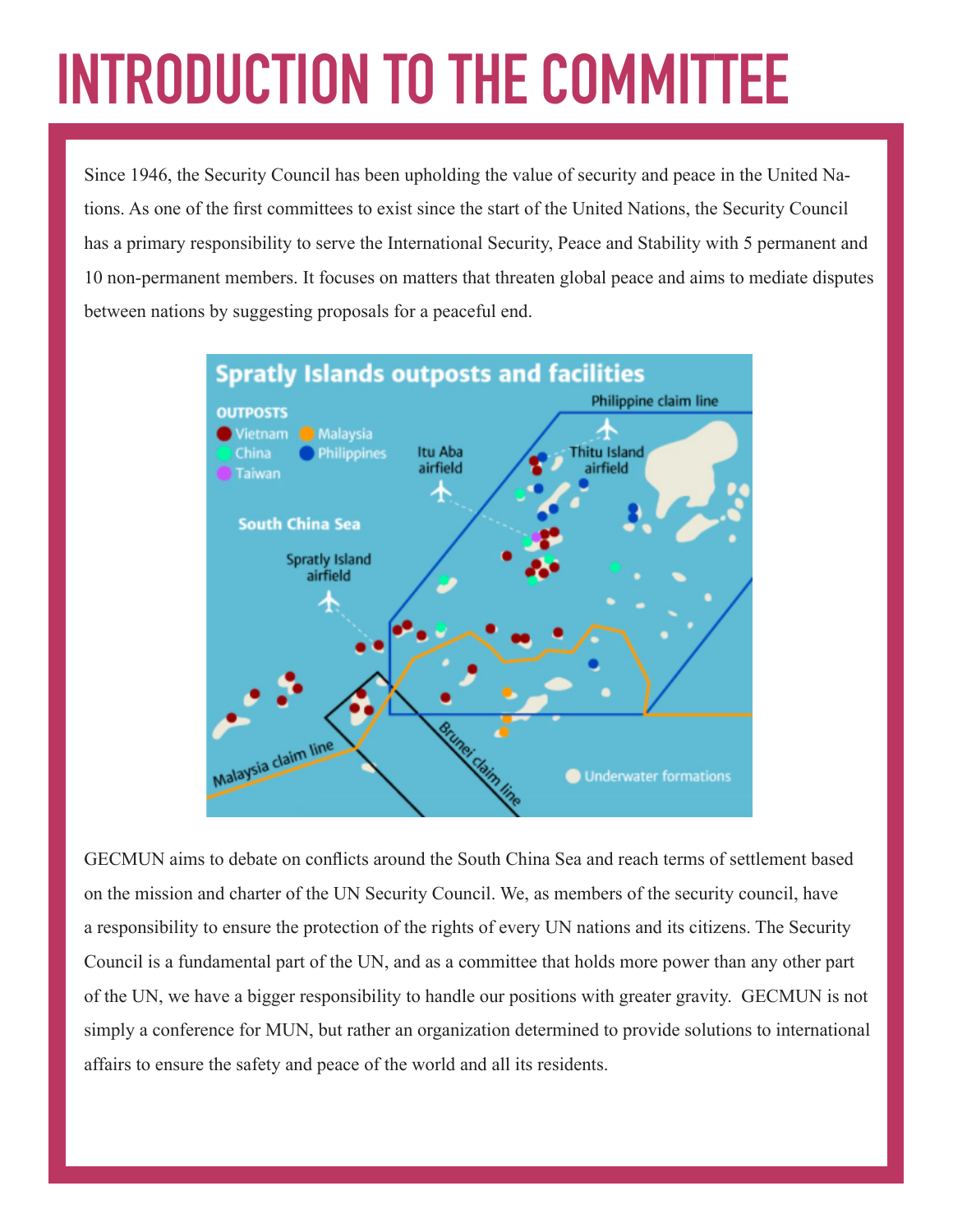## **LETTER FROM THE CHAIRS**

Hello dear delegates, my name is Ewan Chang, your chair in the Security Council. I am attending sophomore year in KIS Jeju High School, and I am passionate about MUN within my heart. The chair wishes every delegate who visits the conference to take delight in this fruitful debate.

Greetings honourable delegates, my name is Skylar Kahng. I will be serving you as a chair with Ewan in 2017 GEC MUN Security Council. I am from North London Collegiate School JEJU in year 11. We will help you as chairs to make distinguished and remarkable experience in GEC MUN Security Council.

Through the years since the establishment of the United Nations, it has solved many foreign and domestic conflicts across the world. The importance and significance of the United Nations on the global stage cannot be denied. However, even to this day, conflicts and disputes between neighboring sovereignties are rampant. It is our job, as the United Nations Security Council to make sure these issues are rightfully resolved and compromised to ensure the safety and peace of the world. This chair wishes to all the delegates, as respectful members of the Council, to come fully prepared in research. The chair also wishes that the delegates do not feel any sort of pressure or nervousness as there will be no judging in the proceedings. This chair hopes that every delegate enjoys his or her time on the committee. Furthermore, the chair believes there will be successful conference that will lead us to satisfy the ultimate goal of model united nation.

Regards,

Ewan Chang and Skylar Kahng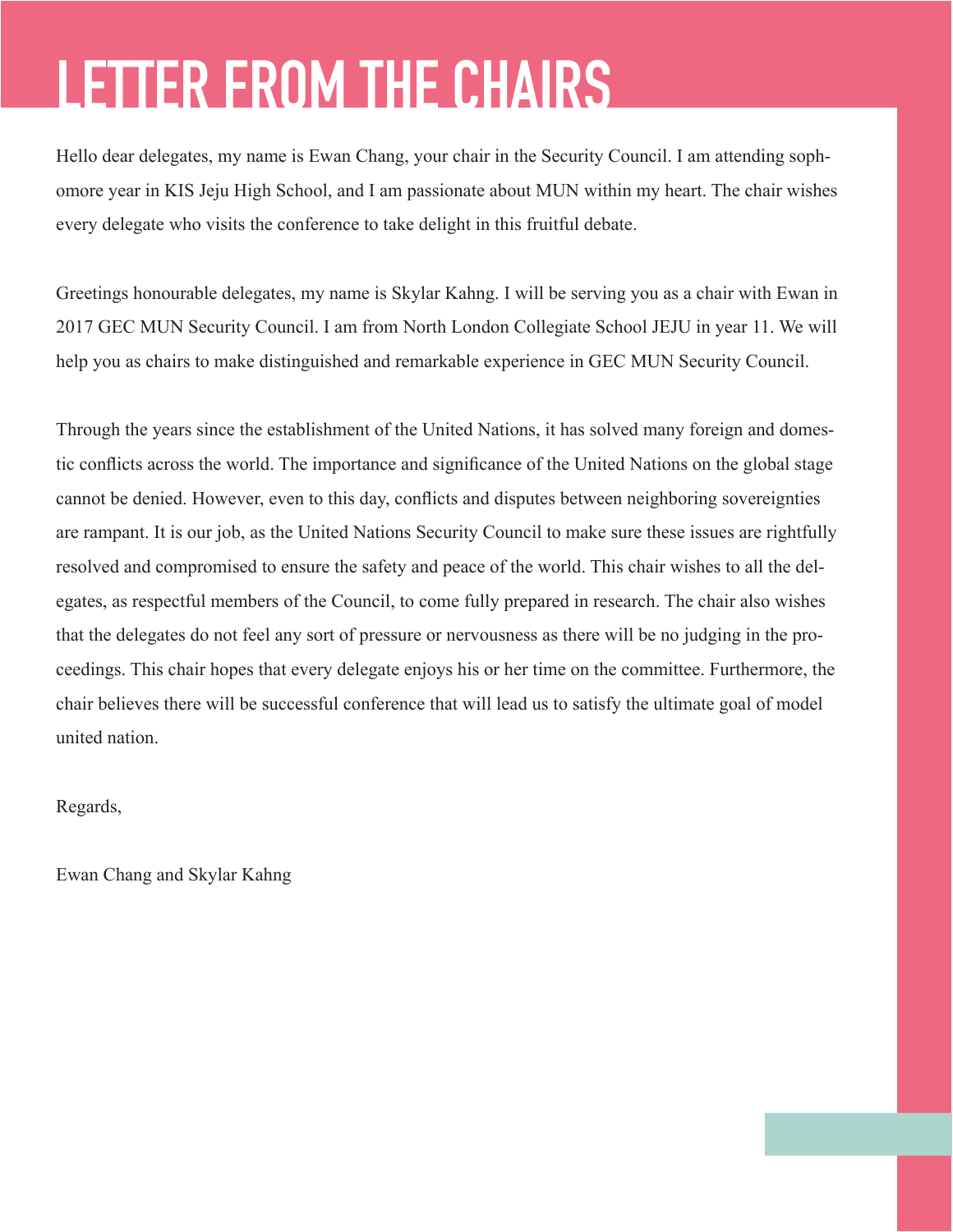## **INFORMATION ON THE TOPIC Historical background**

The issue of the South China Sea has been ongoing for many years. As the issue involves over seven different countries brawling for more control, the issue is also one that cannot be resolved swiftly. There are numerous areas in the sea that are the subject of dispute among these nations, most notably the Vietnamese Coast and the South China Sea Islands.



The reasons for these disputes are simple—natural resources. Prior to the claim of natural resources in the region, China rightfully claimed it. However, as the information of the oil reserves surfaced, other nations started claiming their land in the sea. The area holds one of the highest oil and gas deposits in the world and China claims it's the "second Persian sea". No doubt. any country able to lay their hands on the vast amounts of resources of the sea, are achieving a chance to improve their economy and decrease their reliance on foreign oil. While the estimates vary, most agree that the amount of oil beneath is ginormous, resulting many companies to set up offshore fracking to exploit its resources. In addition, the place is home to large amounts of valuable fish that could greatly boost the wealth of the country. In fact, according to some reports, around 8% of the world's fishing industry is said to have come from the South China Sea. The South China Sea is also an important course for cargo boats, and over 270 ships use it every single day. Nations want to make their own canals in the sea to increase their profits.

The Philippines first discovered the large oil reserves in 1976 during its exploration of the area for natural resources. That's when China came in and lodged complaints regarding the explorations by the Philippines, asserting that they first claimed the area in 1947 by the Kuomintang Government (this is known as the eleven-dotted-line, or the nine-dotted line, after 1949).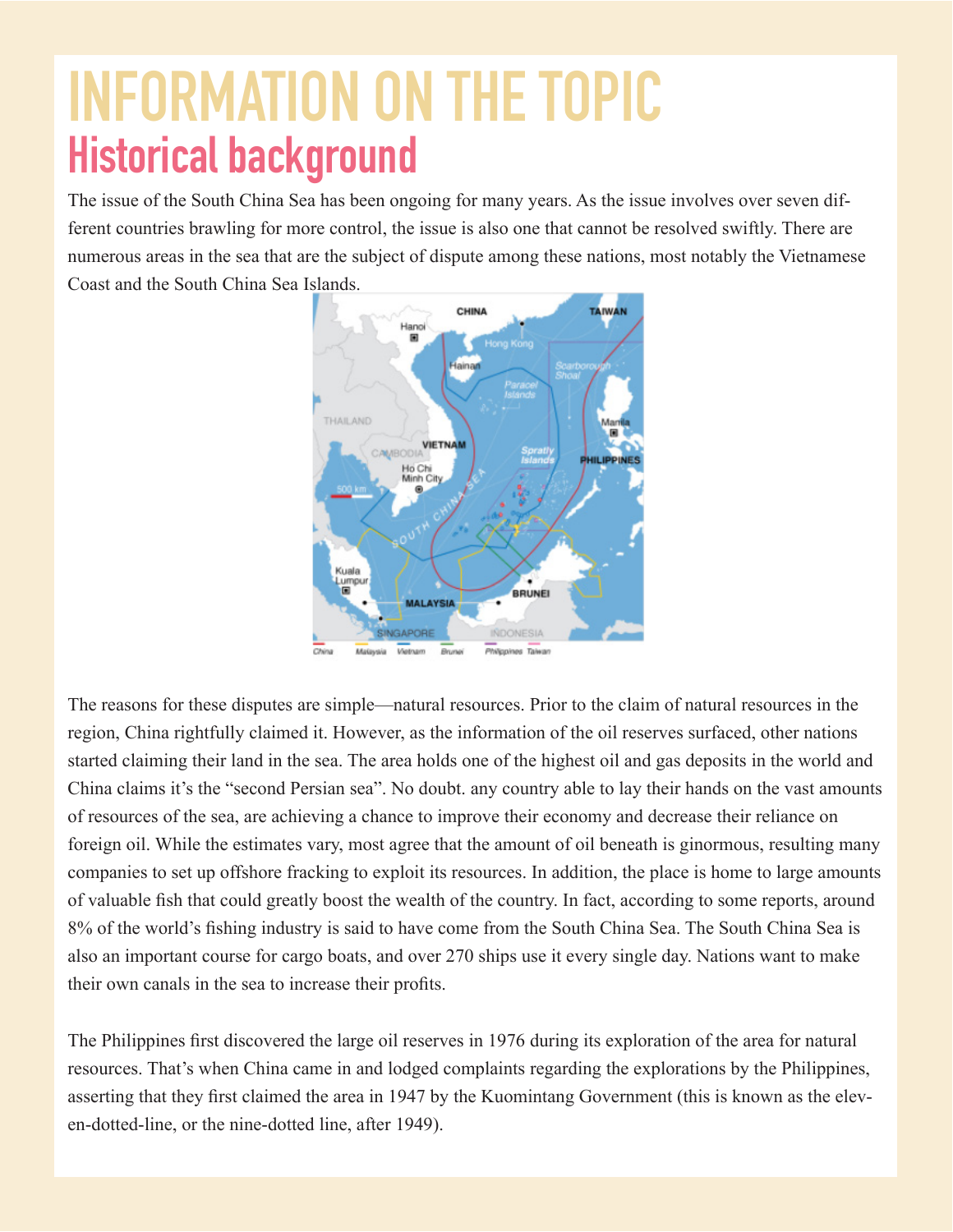More conflict started in the 1970s when Malaysia claimed the Spratly Islands (in the South China Sea) as their land. Then the Philippines started declared that the Spratly Islands belonged to them.



#### OIL PRODUCTION (in 1,000 barrels a day)

|                  | 2003  | 2013  |                 |     |     |
|------------------|-------|-------|-----------------|-----|-----|
| China            | 3,406 | 4,180 | <b>Thailand</b> | 244 | 457 |
| <b>Indonesia</b> | 1,176 | 882   | <b>Vietnam</b>  | 361 | 350 |
| <b>Malaysia</b>  | 760   | 657   | <b>Brunei</b>   | 214 | 135 |

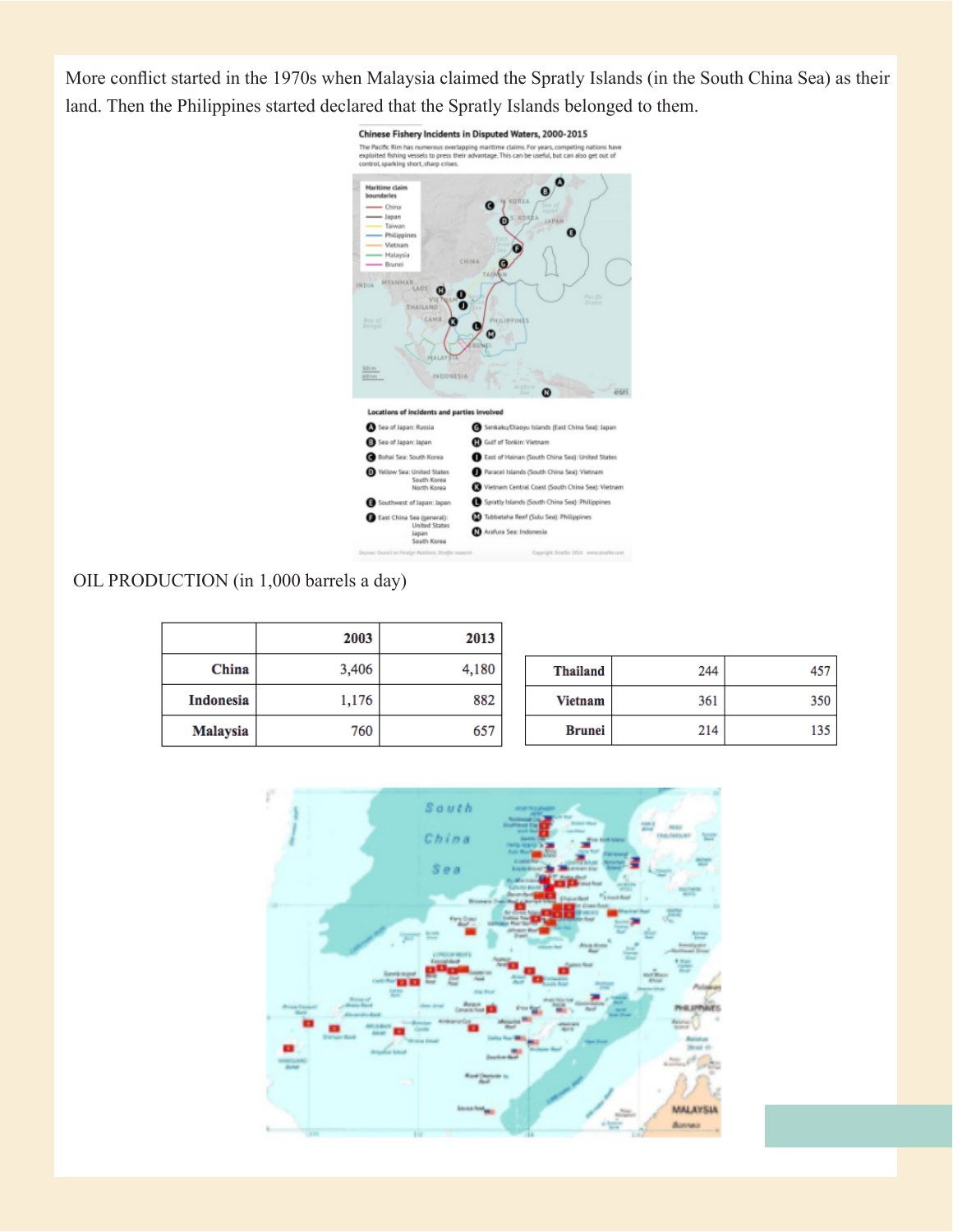### **Status Quo**

At the current moment, the Spratly Islands are the most disputed of the areas. China, with eight islands, has the most control, while Vietnam, with 29 soldiers, has the highest military presence in the region. Aside from this, eight islands are under the sovereignty of the Philippines, five under Malaysia, two by Brunei and one by Taiwan. The government of various countries have called for increased army spending in the region to ensure their territory. So far, the biggest milestone so far is the agreement made in 2011, that stated they would cooperate on oil drilling and scientific research.

Despite this, numerous cases have happened where nations became fiercely defensive about their borders. In 2011, an Indian Navy boat crossed the sea, to which China claimed violated their territory. This issue led to India and Vietnam agreeing to cooperate on the exploitation of oil in the region. However, this resulted in China urging other nations to respect its sovereignty.

Aside from the main nations, the United States has voiced support against China, and they wish for their economic and military activity to be permitted in the region. Indonesia and China also have had some disagreements over the region due to the proximity of Indonesia's Natuna Islands and the Chinese ninedash line. In addition, Cambodia, Thailand, and Laos supported China. Many ethnic minorities living in the region have also been involved in the form of independence movements, notably the Cham people in Vietnam, and Moro people in the Philippines. They criticized Philippines' colonial history and backed China in the disputes.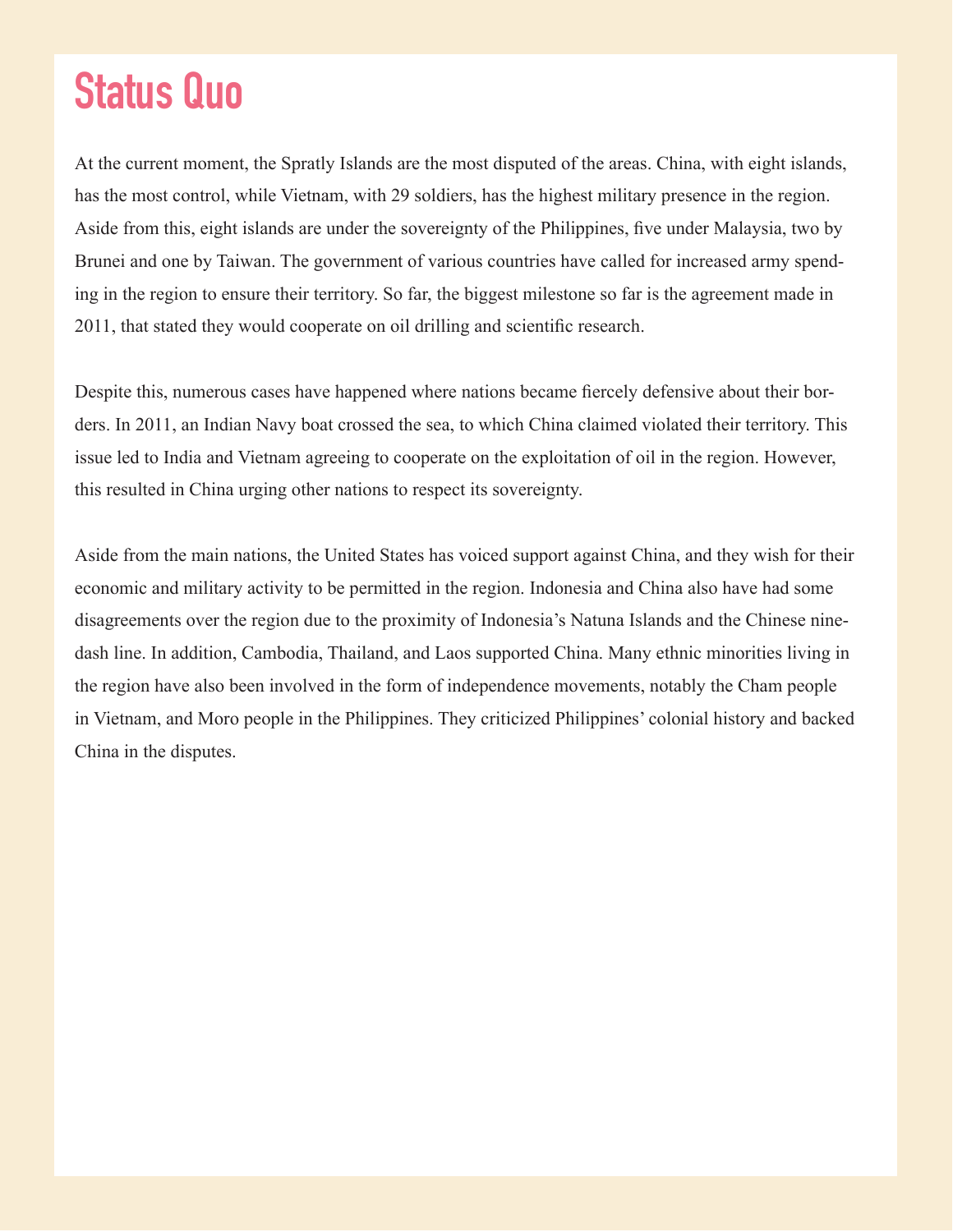#### **Stances of UN Member States and Parties involved**

Due to the various countries involved, many other UN member states have taken a stance on the issue based on their friendship with the nation's mixed up in the conflict.

The United States, with a long history of rivalry against China, has recently stated that they are against China's standpoint and repeatedly criticized them by saying they have no basis to claim any part of the South China Sea is theirs. Despite the US not being a part of the UNCLOS, they have maintained military presence throughout the region and is currently interested in the vast economic potential in the area. China has long frowned upon these actions and said that that they were an "effective attack on China", and stated that outsider nations shouldn't be involved in the conflict.

Indonesia, another prominent country in the region, has an exclusive economic zone which overlaps with China's claimed "nine-dotted-line". They have had numerous quarrels in the past on trespassing each other's territories despite China admitting Indonesia's jurisdiction in the Natuna Islands economic zone. There is still much tension, especially from Indonesia, who urged nations to exercise international law on the trespassing of maritime borders.

Cambodia has long had a rough relationship with Vietnam after their invasion of Cambodia's territory. Hence, Cambodia has always voiced support for China and has gone against Vietnam. Along with Cambodia, Thailand and Laos have always pledged their support for China, although they haven't been much involved.

Aside from the nations, the indigenous ethnic people of the South China Sea, the Chams and the Montagnards have been long oppressed by the Vietnamese government, especially in the massacres of 2001 and 2004. The Vietnamese government is currently trying to mask all evidence of this incident in order to secure their position at the South China Sea. While they have never taken China's side, they have always gone against Vietnam in the debate. However, countries such as the United States wishes to recruit Vietnam as an ally against China and the sufferings of the ethnic peoples are largely ignored.

A muslim ethnic group of the Moro in the Philippines have also long led rebellions against the Filipino government. They claimed that China and the Moro were allies, as they both have a history of militaristic tension with the Phillippines. While they have never voiced support for China, they consider them to be their valuable ally in the debate of the South China Sea.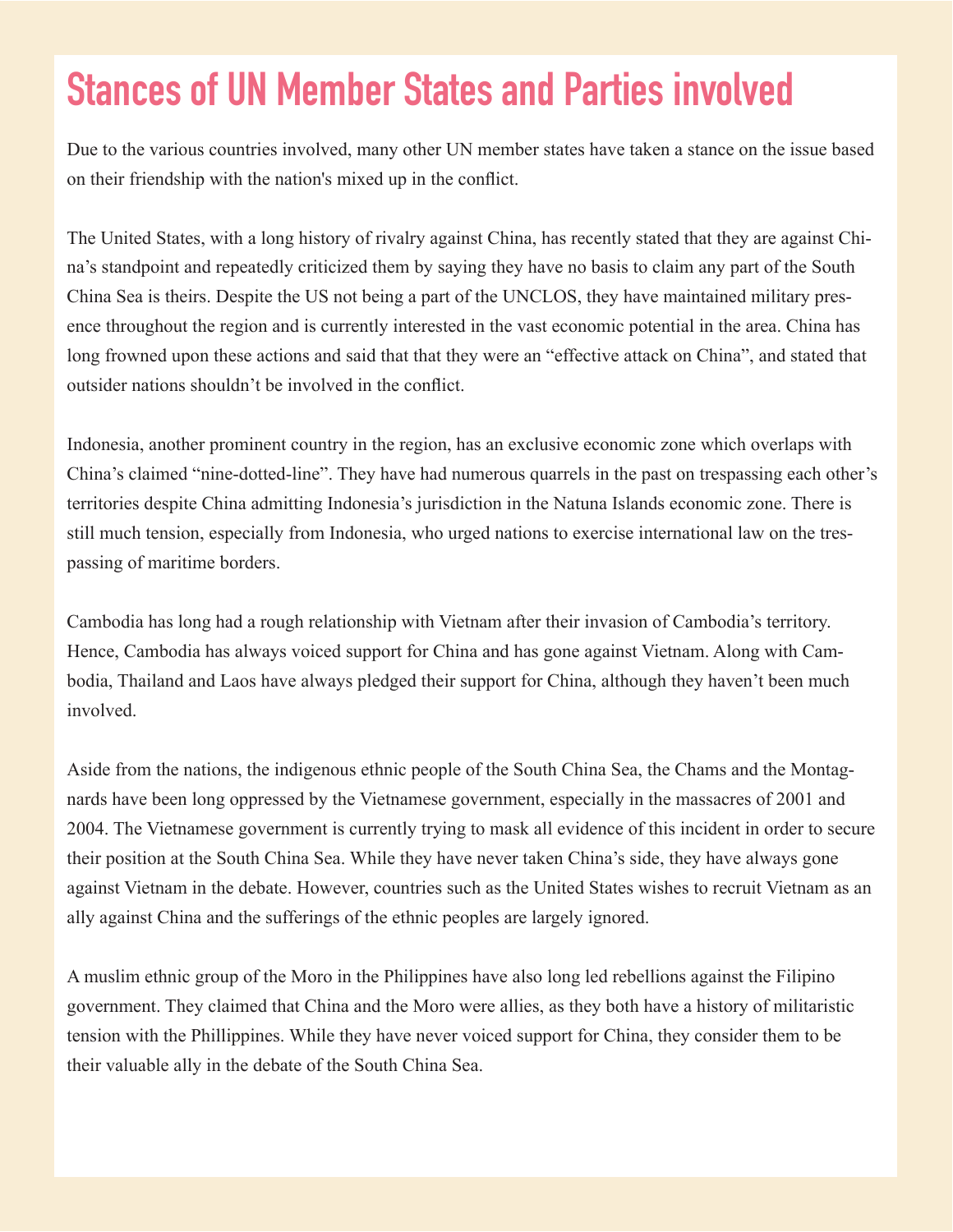## **Previous successful territorial dispute cases**

#### **i) Upper Silesia (1921)**

Upper Silesia was an industrial region situated on the border between Germany and Poland. Both Germans and Poles inhabited it, and both countries wanted control over the area, largely for its rich iron and steel industries. In 1920, a plebiscite was organised for Silesians to decide which country they wish to foin as the Treaty of Versailles had given the people of Upper Silesia the right to have referendum on whether they wanted to be part of Weimar Germany or part of Poland. British and French soldiers were sent to keep peace during the voting process. Industrial areas mainly voted to stay in Germany, while the rural areas voted in favour of joining Poland. After a six-week inquiry, the League decided to carve Upper Silesia along these lines. Consequently, Germany got most of the land, but the part given to Poland contained the rich industrial area of Silesia, so the Germans were resentful by this loss. Many safeguards were established to prevent such further disputes. Rail links between the two countries were safeguarded, and water and power supplies from one side of the border to the other could be arranged. Both countries accepted the decision. Upper Silesia was a success for the League of Nation.

#### **ii) Aaland Islands (1921)**

Both Finland and Sweden wanted control of the Aaland Islands, located midway between the two countries. The Islands were owned by Finland, but were heavily populated by the Swedes. Both countries were threatening to fight over the islands. Both sides appealed to the League for intervention. After studying the matter closely, the league concluded that the islands should go to Finland. The Swedish accepted the League's ruling and war was avoided, and this peaceful resolution was seen as major success.

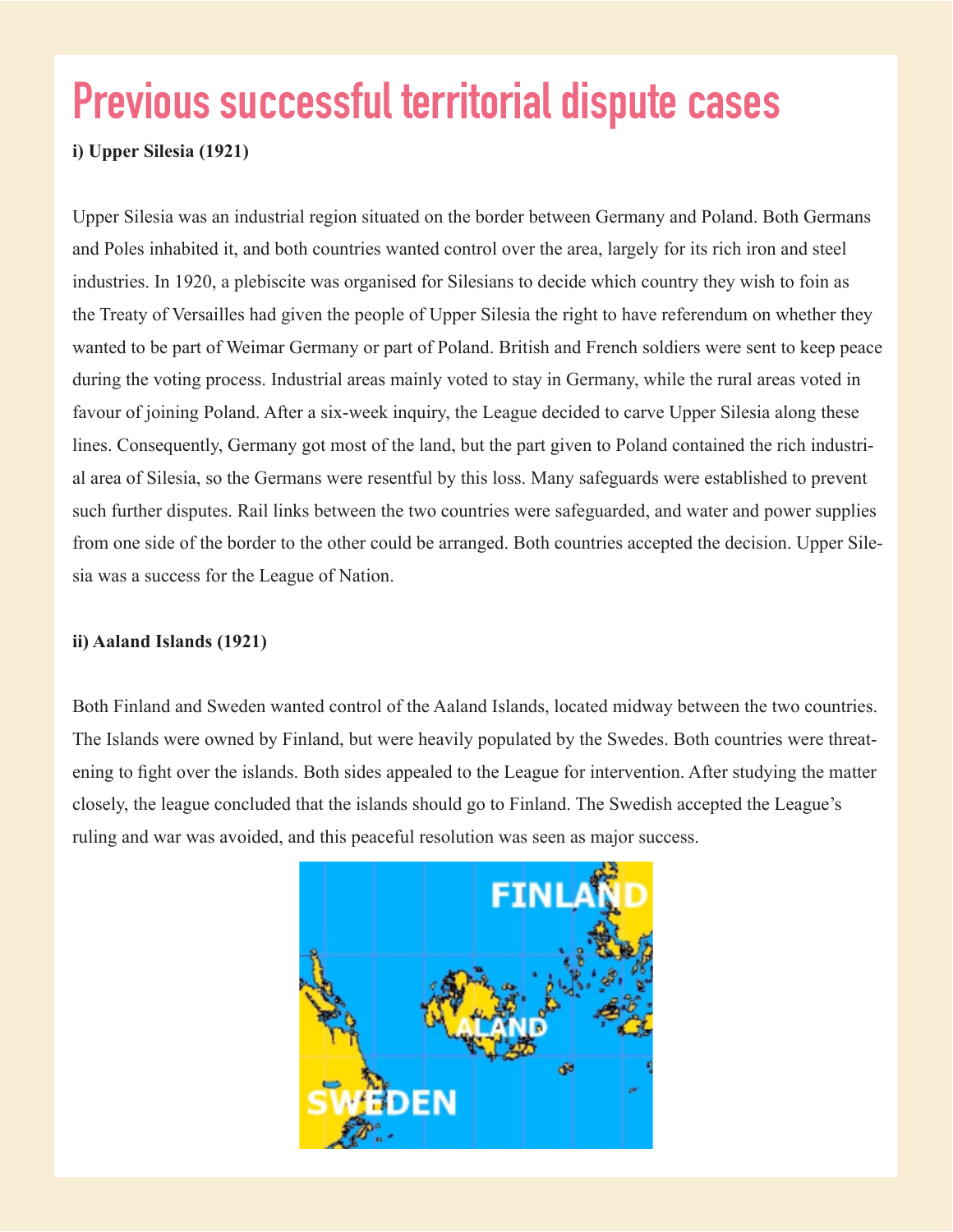## **Possible Solutions**

The issue is rather a complex geopolitical one and oftentimes the personal sentiment of the countries involved comes into play into the debate. It's important to note, however, that there can be one or more solutions and the personal affairs between the countries shouldn't get involved. It shouldn't be a matter of what country one is friends with or not, but rather whether it violates international law or not.

One common solution may be that we could evenly distribute the maritime borders among the countries which would be the most equal and compromisable way, and many Southeast Asian countries that are being trumped by the power of China will agree with this solution. However, a problem may arise in the fact that China doesn't wish to give up its borders and the Philippines claims that since they discovered the oil first, they should have most of the share.

It's important not to take the side of any particular country in the debate and we should all try to work in a spirit of brotherhood to find a common point. If we give a nation like China and the Philippines more of the South China Sea, while the "big powers" may agree and the resolution may pass, the smaller nations in the region may see it as giving more power to the already-humongous countries.

Another way may be to employ a joint-force in the region with equal military presence and equal rights over its oil. This may be the most viable solution for all of the nations to work together, but then again we must take into account other countries in the region that are indirectly involved in the issue who might take problem with this solution. On top of that, the United States wishes to invest in its economic potential, and with the deteriorated relationship between China and the US, it'll be hard to reach another agreement over this.

### **Questions to consider**

1. How does each member state benefit from claiming their rights of South China Sea region?

2. What are the factors that restricts the issue to be resolved? Consider past resolutions and their successes and failures when answering this question.

3. Why is this region in need of attention in terms of international security?